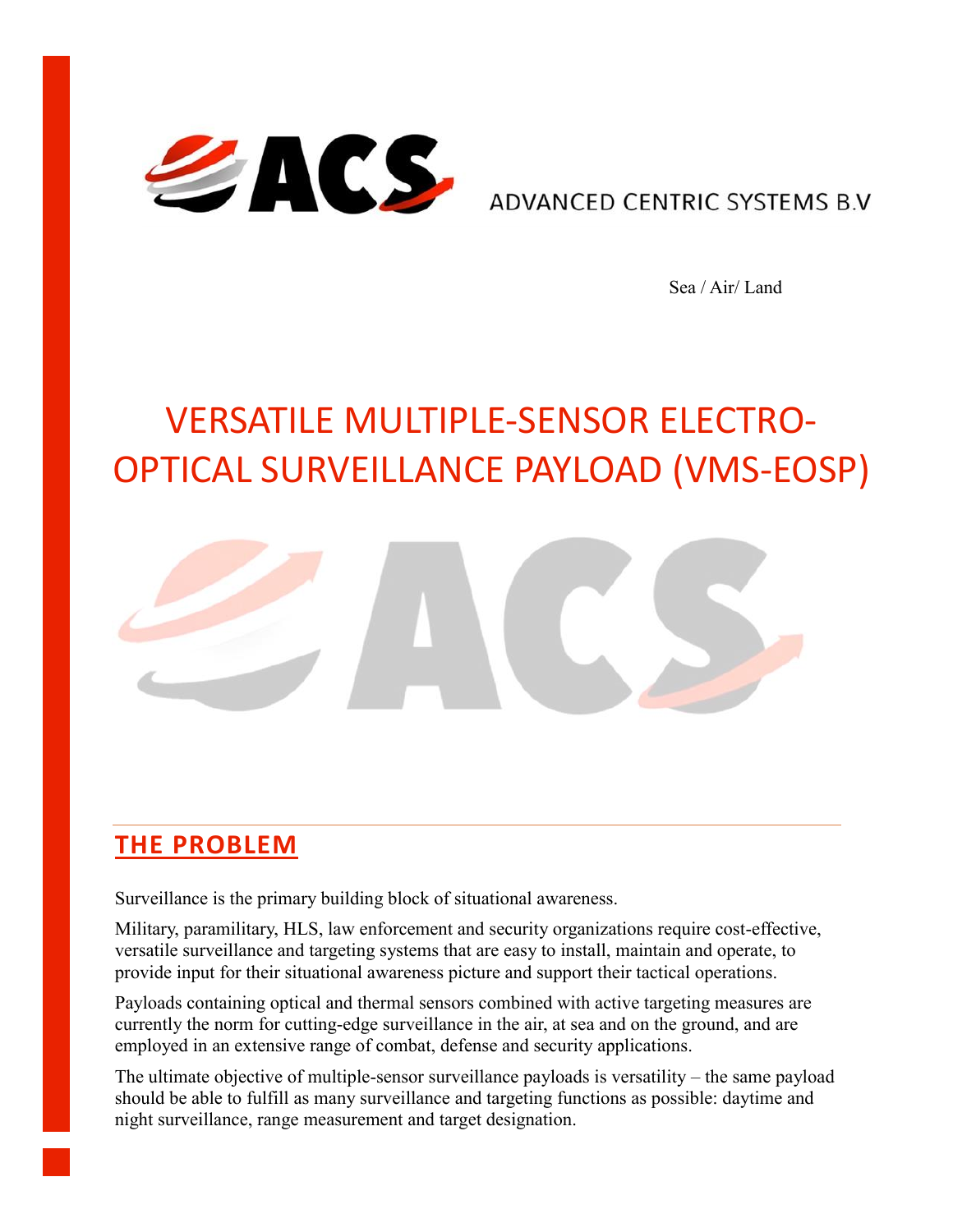

# **THE SOLUTION**

ACS presents VMS-EOSP – Versatile Multiple-Sensor Electro-Optical Surveillance Payload.

VMS-EOSP may be fitted with up to four different resources to form a configuration that best suits the user's needs and the tactical situation at hand.

VMS-EOSP may be installed on UAVs, fixed-wing aircraft, helicopters, naval vessels and ground vehicles as well as in ground-based installations (masts, etc.).

The high definition variant of VMS-EOSP offers enhanced fields of view and higher quality images during both daytime and night operation, along with a combined Laser designation & range measurement capability. This configuration is uniquely suitable for persistent area surveillance applications.

CACEMCS can operate as a stand-alone front-line ground control station or as an element within a larger C4 network. It provides a state-of-the-art C4 solution for all offensive and defensive aerial operations.

## **KEY FEATURES & MAJOR ADVANTAGES**

#### **Key features**

- State-of-the-art versatile surveillance payload
- Day and night operation
- Payload constitutes a single LRU
- Payload can accommodate up to four elements: day/night sensors, Lasers and a video tracker
- Four control modes: manual, auto tracking, enslave and scan
- High definition targeting configuration includes additional Laser pointer and rangefinder
- Effective 4-gimbal stabilization for excellent image quality
- Image enhancement option
- Suitable to military, paramilitary, HLS and security applications and to small platforms including UAVs, armored vehicles, UGVs and small naval vessels
- Specifications: Dimensions: 14" (350mm) diameter, 23" (555mm) high for UAVs; 15" (380mm) diameter, 21.8" (500mm) high for other platforms